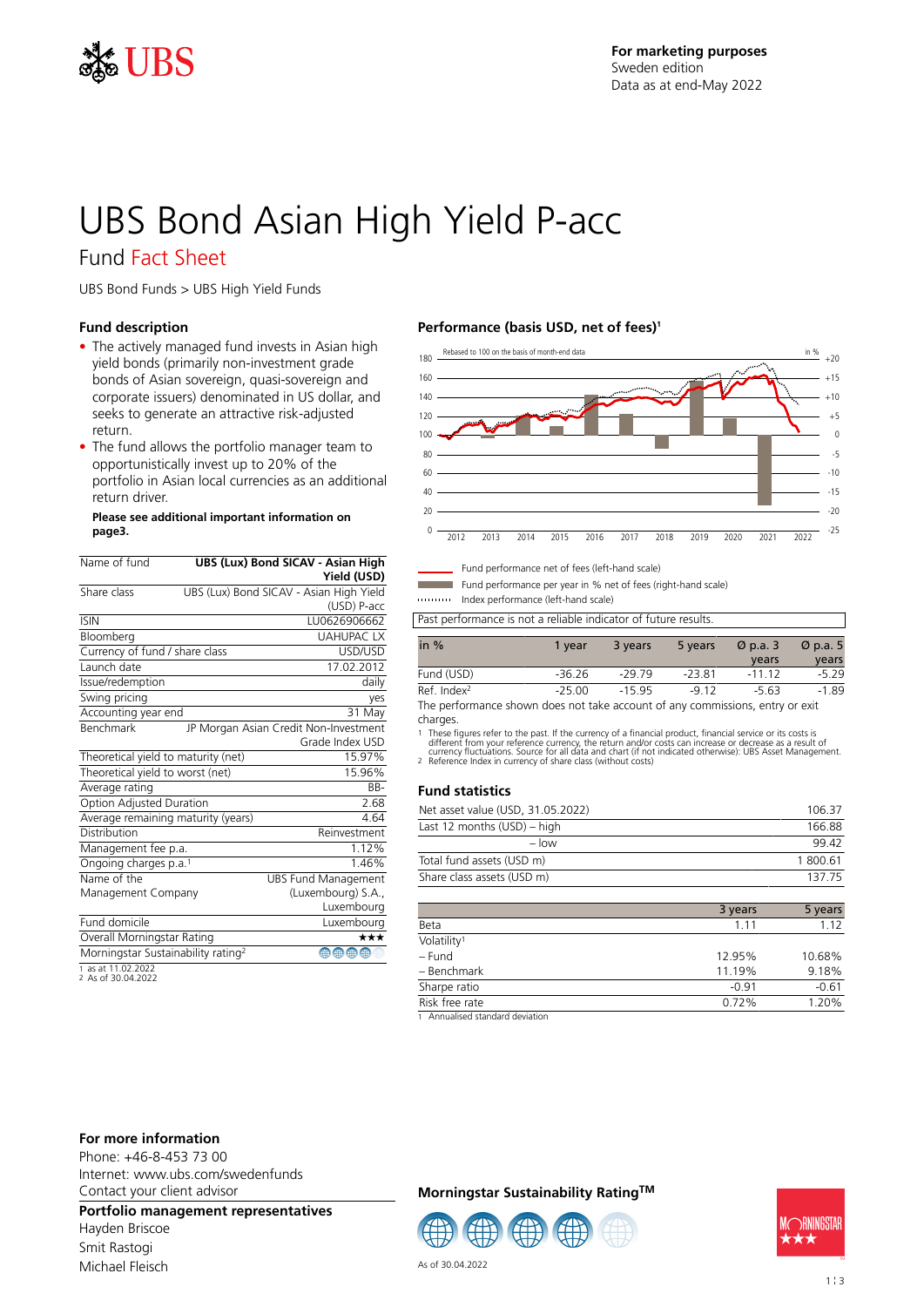## UBS Bond Asian High Yield P-acc

### **Market exposure (%)**

|             | Fund |
|-------------|------|
| China       | 27.5 |
| India       | 19.4 |
| Hong Kong   | 9.6  |
| Philippines | 6.8  |
| Thailand    | 4.9  |
| Macau       | 4.7  |
| Indonesia   | 4.6  |
| Pakistan    | 3.2  |
| Sri Lanka   | 1.8  |
| Singapore   | 1.4  |
| Others      | 16.2 |

### **10 largest positions (%)**

|                          | Fund |
|--------------------------|------|
| Vedanta Resources Plc    | 2.74 |
| Greenko Dutch By         | 2.29 |
| Islamic Rep Of Pakistan  | 2.12 |
| Hdfc Bank Ltd            | 1.99 |
| Periama Holdings Llc/De  | 1.73 |
| Smc Global Power Hldgs   | 1.57 |
| Lai Sun Mtn Ltd          | 1.38 |
| Krung Thai Bank/Cayman   | 1.37 |
| Kasikornbank Pcl Hk      | 1.37 |
| 10 Renew Power Subsidiar | 1.30 |

### **Benefits**

Through the diversified bond portfolio investors can participate in the Asian market's opportunities for higher yielding corporate bonds and local currencies. Active management in accordance with market conditions allows the portfolio to be dynamically adjusted throughout market cycles.

Investors can particularly benefit from UBS's expertise in markets where transparency and access to information may be limited.

### **Additional information**

- The fund is managed by the pan-Asian fixed income team located in Singapore, whose regional specialists are integrated with the global fixed income team and thus can leverage significant resources of the wider group.
- The portfolio manager is not tied to the benchmark in terms of investment selection or weight.

### **Sector exposure (%)**

|                          | Fund |
|--------------------------|------|
| Real estate              | 28.7 |
| Financial                | 12.9 |
| Utilities                | 10.8 |
| <b>Consumer Services</b> | 8.1  |
| Mining & Metal           | 5.7  |
| Sovereigns               | 5.6  |
| Diversified              | 4.6  |
| Oil and Gas              | 3.3  |
| Tmt                      | 2.9  |
| Others                   | 17.5 |

### **Risks**

Depending on the credit quality, the default risk is higher in the case of high yield bonds than with investment grade corporate and government bonds. Changes in interest and exchange rates have an effect on the value of the portfolio. This requires corresponding risk tolerance and capacity. All investments are subject to market fluctuations. Every fund has specific risks, which can significantly increase under unusual market conditions.